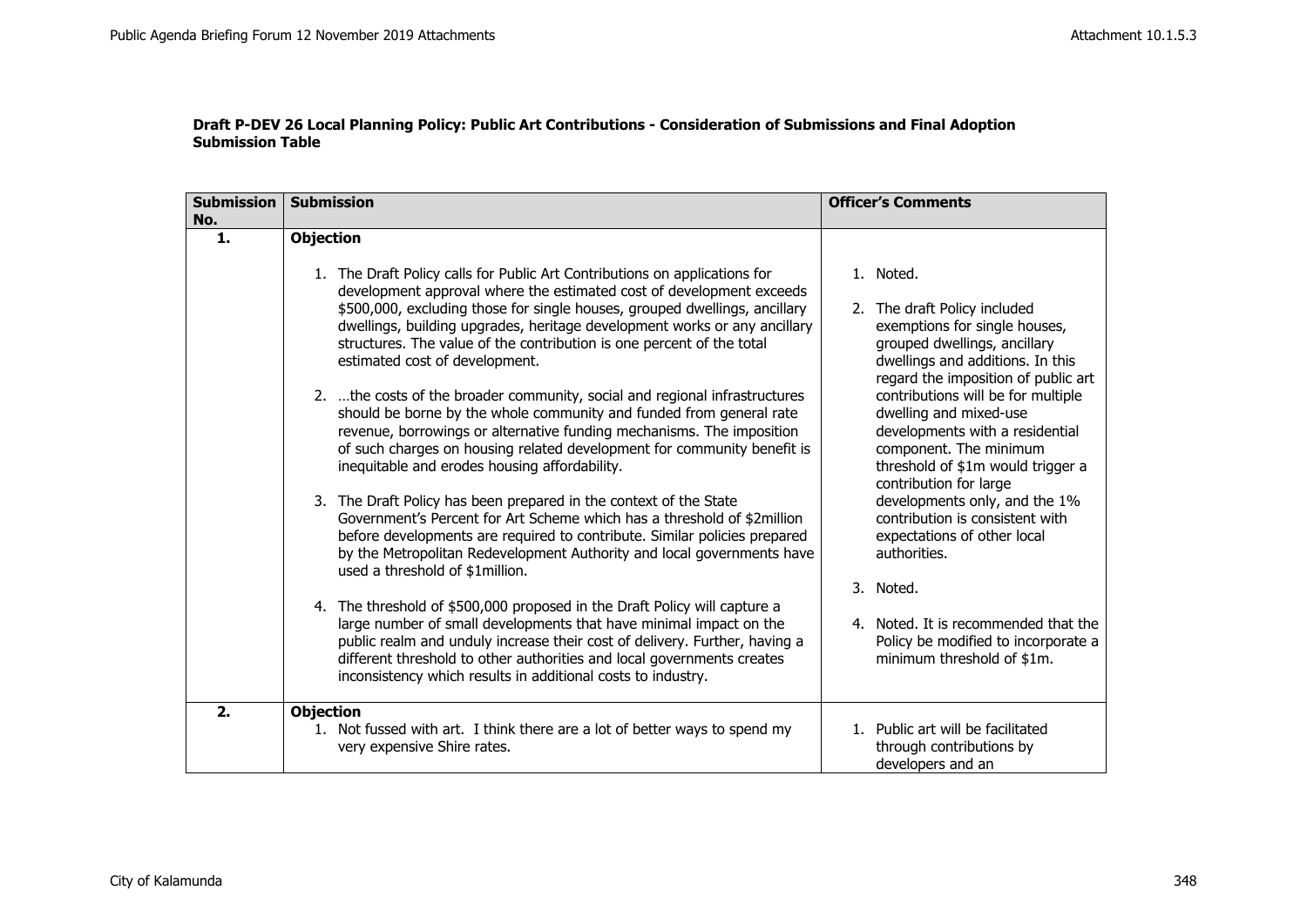|    |                                                                                                                                                                                                                                                                                                                                                                                                                                                                                                                                                                                                                                                   | applicant/owner may choose to<br>make the contribution by<br>coordinating the public art project<br>with a professional artist or paying<br>a cash-in-lieu contribution to the<br>City for public art.                                                                                                                         |
|----|---------------------------------------------------------------------------------------------------------------------------------------------------------------------------------------------------------------------------------------------------------------------------------------------------------------------------------------------------------------------------------------------------------------------------------------------------------------------------------------------------------------------------------------------------------------------------------------------------------------------------------------------------|--------------------------------------------------------------------------------------------------------------------------------------------------------------------------------------------------------------------------------------------------------------------------------------------------------------------------------|
| 3. | <b>Non-objection</b><br>The draft policy seems fair and reasonable. With council budgets already<br>stretched it appears to be a fitting way to generate either a fund for public works<br>or production of public works in an ever-increasingly bland built-environment. It<br>seems fair that those that are set to profit financially from development approval<br>should contribute towards the betterment of the whole/ the community as<br>opposed to simply their bottom line.                                                                                                                                                             | Noted.                                                                                                                                                                                                                                                                                                                         |
| 4. | <b>Comment</b><br>It would be nice to see some artwork but only if it is in keeping with a home in<br>the forest. No brightly coloured murals. Would like some small bronze statues of<br>kangaroos, bandicoots etc. Aboriginal art would be very tasteful, after all the<br>word Kalamunda is aboriginal. And maybe artwork that captures themes of our<br>Valley wine area.                                                                                                                                                                                                                                                                     | The objectives of the policy include to<br>improve the quality of the City's built<br>environment and to include elements of<br>design that reflect unique aspects of the<br>area (history, natural environment). The<br>artwork may also identify or interpret a<br>significant site, person, community,<br>history or event. |
| 5. | <b>Objection</b><br>1. We have sat through two presentations and one opposition statement<br>made on behalf of local businesses at the Public Briefing Forum of 13<br>August and the OCM of 27 August 2019. Our issues relate to:<br>a) self interest by City of Kalamunda artists - will artists not resident<br>in this City be eligible to undertake art commissions?<br>b) expenditure of rate payer funds on art works that will never be<br>displayed in High Wycombe let alone in Karingal Green.<br>impost on businesses when the benefits to them are likely to be<br>C)<br>minimal especially when many premises and properties are not | $\mathbf{1}$ .<br>a) An objective of the Policy<br>is to provide opportunities<br>for local artists. However,<br>a 'Professional Artist' does<br>not define the place of<br>residence of the Artist.<br>b) It is not clear what this<br>comment relates to.<br>c) The locations for public art                                 |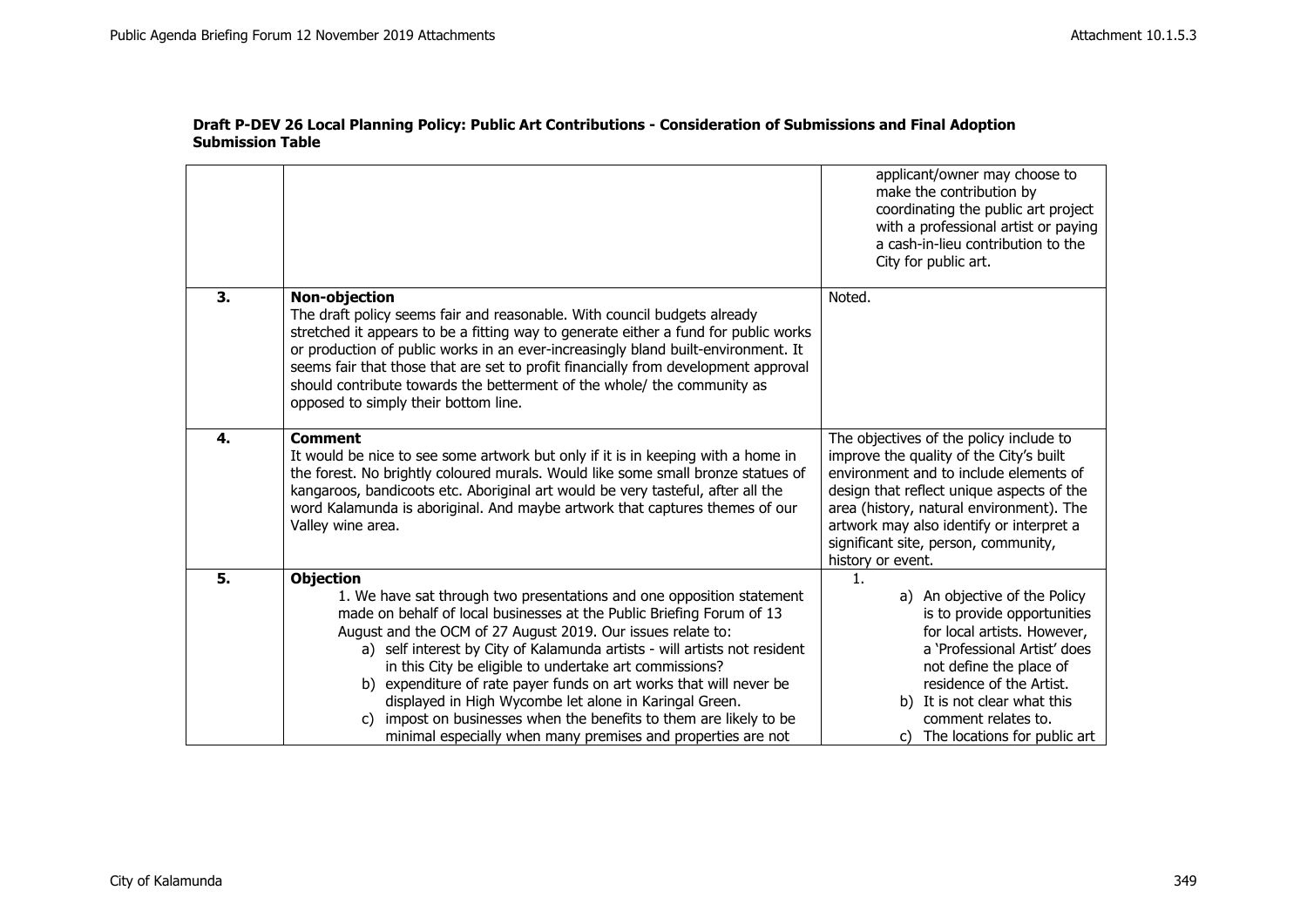|    | able to display artworks or are not located in areas that would<br>meet the criteria for display.<br>d) artworks being produced that are not to the taste nor<br>understanding of local residents.<br>2. While not opposed in principle to public display of artworks we believe<br>they should be privately commissioned by interested parties and City of<br>Kalamunda should only commission those artworks that represent key<br>events, historical and contemporary, to celebrate our City with, and for<br>all, residents. | are a matter that will be<br>quided by a future<br>Masterplan, on the advice<br>of the Kalamunda Arts<br>Advisory Committee.<br>d) This is a matter that will be<br>considered by the<br>independent artist and the<br>Kalamunda Arts Advisory<br>Committee.<br>2. Noted. |
|----|----------------------------------------------------------------------------------------------------------------------------------------------------------------------------------------------------------------------------------------------------------------------------------------------------------------------------------------------------------------------------------------------------------------------------------------------------------------------------------------------------------------------------------|---------------------------------------------------------------------------------------------------------------------------------------------------------------------------------------------------------------------------------------------------------------------------|
| 6. | <b>Non-objection</b><br>I would hope the artworks would be reasonably subtle and not fill the area with<br>gaudy apparitions which would give a "too busy" feel. On the whole, it could lead<br>to a very pleasant and sophisticated ambience for the area.                                                                                                                                                                                                                                                                      | Noted.                                                                                                                                                                                                                                                                    |
| 7. | Non-objection<br>The scheme should allow for Performance Art eg a permanent venue or a<br>commitment to funding a regular vent [annual or bi-annual performance<br>festival].                                                                                                                                                                                                                                                                                                                                                    | The policy excludes temporary or<br>ephemeral art installations such as<br>performance art, music, dance or<br>exhibitions. Temporary or ephemeral art<br>should be considered by the City in the<br>context of future events.                                            |
| 8. | Non-objection<br>The City of Kalamunda and its Councillors should be highly applauded for this<br>initiative. Together with the suggested Public Arts Master Plan this policy has the<br>potential to make Kalamunda an "International Destination for Art".                                                                                                                                                                                                                                                                     | Noted.                                                                                                                                                                                                                                                                    |
| 9. | <b>Non-objection</b><br>Wholeheartedly support this very smart initiative. Great opportunity for<br>Kalamunda to commission unique public artworks that will enhance this unique<br>environment. Thank you                                                                                                                                                                                                                                                                                                                       | Noted.                                                                                                                                                                                                                                                                    |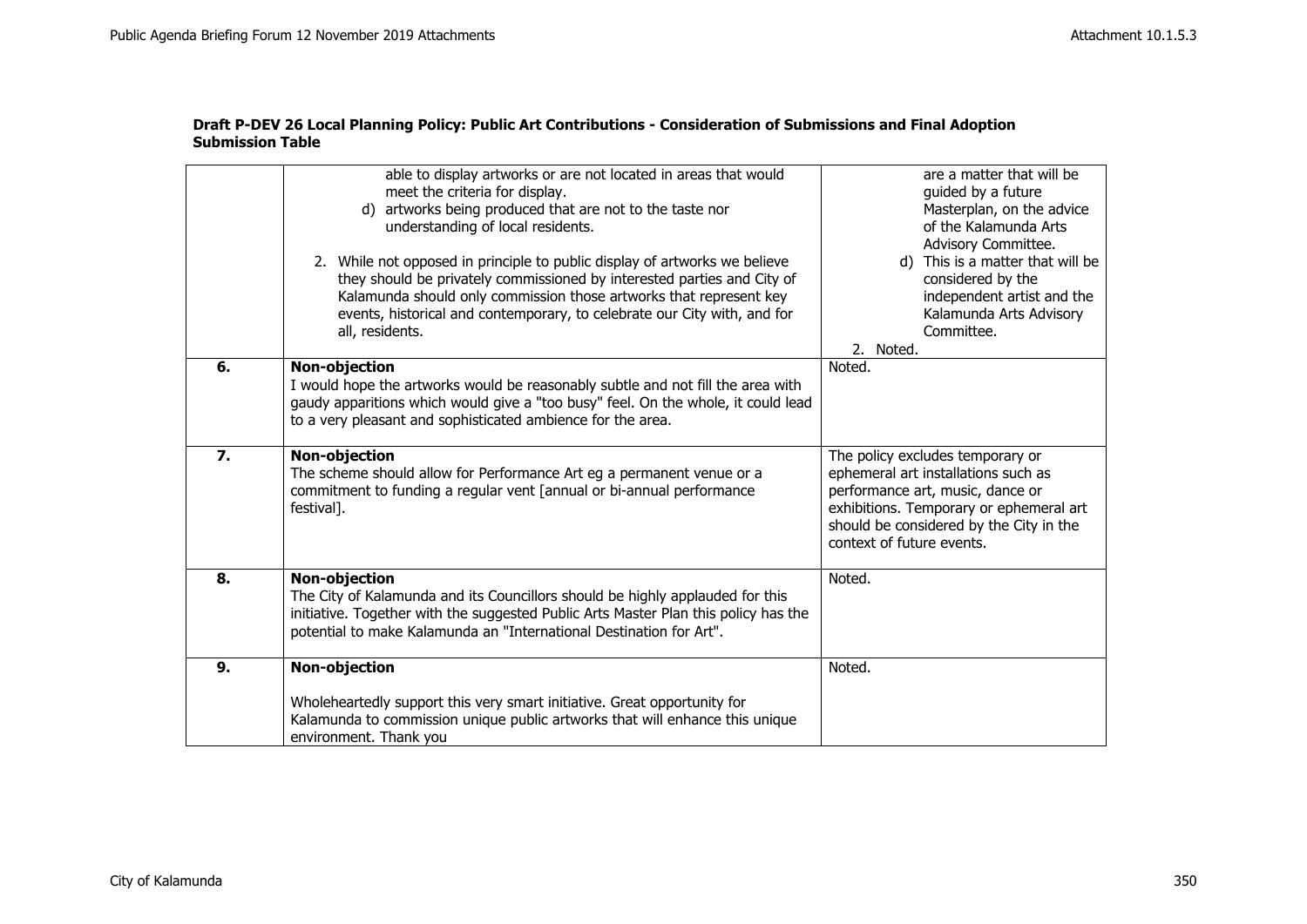$\overline{\phantom{0}}$ 

| 10. | Non-objection<br>I support the proposal.                                                                                                                                                                                                                                                                                                                                                                                                                                                                                                                                                                                                                                                                                                                                                                                                                                     | Noted.                                                                                                                                                                                                                                                                                                                                                                                                                                                                                                                                                                                                                                                                                                                                       |
|-----|------------------------------------------------------------------------------------------------------------------------------------------------------------------------------------------------------------------------------------------------------------------------------------------------------------------------------------------------------------------------------------------------------------------------------------------------------------------------------------------------------------------------------------------------------------------------------------------------------------------------------------------------------------------------------------------------------------------------------------------------------------------------------------------------------------------------------------------------------------------------------|----------------------------------------------------------------------------------------------------------------------------------------------------------------------------------------------------------------------------------------------------------------------------------------------------------------------------------------------------------------------------------------------------------------------------------------------------------------------------------------------------------------------------------------------------------------------------------------------------------------------------------------------------------------------------------------------------------------------------------------------|
| 11. | <b>Non-objection</b><br>With recent developments in Kalamunda (such as the Barber St monstrosity) as<br>well as other buildings High Wycombe such as the unimaginative shopping centre<br>on Kalamunda Rd, Kalamunda needs some identity and more work to retain the<br>uniqueness of our City.                                                                                                                                                                                                                                                                                                                                                                                                                                                                                                                                                                              | Noted.                                                                                                                                                                                                                                                                                                                                                                                                                                                                                                                                                                                                                                                                                                                                       |
| 12. | <b>Objection</b><br>1. The proposed policy should encompass an exemption for industrial<br>development given that artwork in these precincts will not be seen by the<br>general public and offer very little benefit to the City. As a developer we<br>already spend a considerable amount of money on ensuring an<br>architecturally pleasing design. A further 1% on capital cost is a ridiculous<br>amount to expect developers to absorb.<br>2. Adding further cost to developers in constructing premises in the city<br>does not promote the objective about creating local jobs. The City of<br>Kalamunda has limited supply of industrial land given that the Metronet<br>forrestfield train link has meant that land earmarked for industrial was<br>removed. Adding more cost to already tight margins will mean that<br>developers will build projects elsewhere. | 1. In regard to the submission requesting<br>exemptions for industrial<br>development, the Policy does not<br>currently, and is not proposed to,<br>exclude industrial development from<br>public art contributions. Whilst some<br>metropolitan local governments have<br>excluded industrial development from<br>similar policies, a number of other<br>local governments have not excluded<br>industrial developments. The City has<br>noted the importance of increasing the<br>amenity in industrial areas and the<br>potential value that public art could<br>bring to these areas. In this regard it<br>is not considered appropriate to<br>differentiate this type of development<br>from other commercial development.<br>2. Noted. |
| 13. | Non-objection                                                                                                                                                                                                                                                                                                                                                                                                                                                                                                                                                                                                                                                                                                                                                                                                                                                                | Noted.                                                                                                                                                                                                                                                                                                                                                                                                                                                                                                                                                                                                                                                                                                                                       |
|     | There is worldwide research and recognition supporting the positivity generated<br>by art in the public realm and its contribution to creating wellbeing in our                                                                                                                                                                                                                                                                                                                                                                                                                                                                                                                                                                                                                                                                                                              |                                                                                                                                                                                                                                                                                                                                                                                                                                                                                                                                                                                                                                                                                                                                              |

### **Draft P-DEV 26 Local Planning Policy: Public Art Contributions - Consideration of Submissions and Final Adoption Submission Table**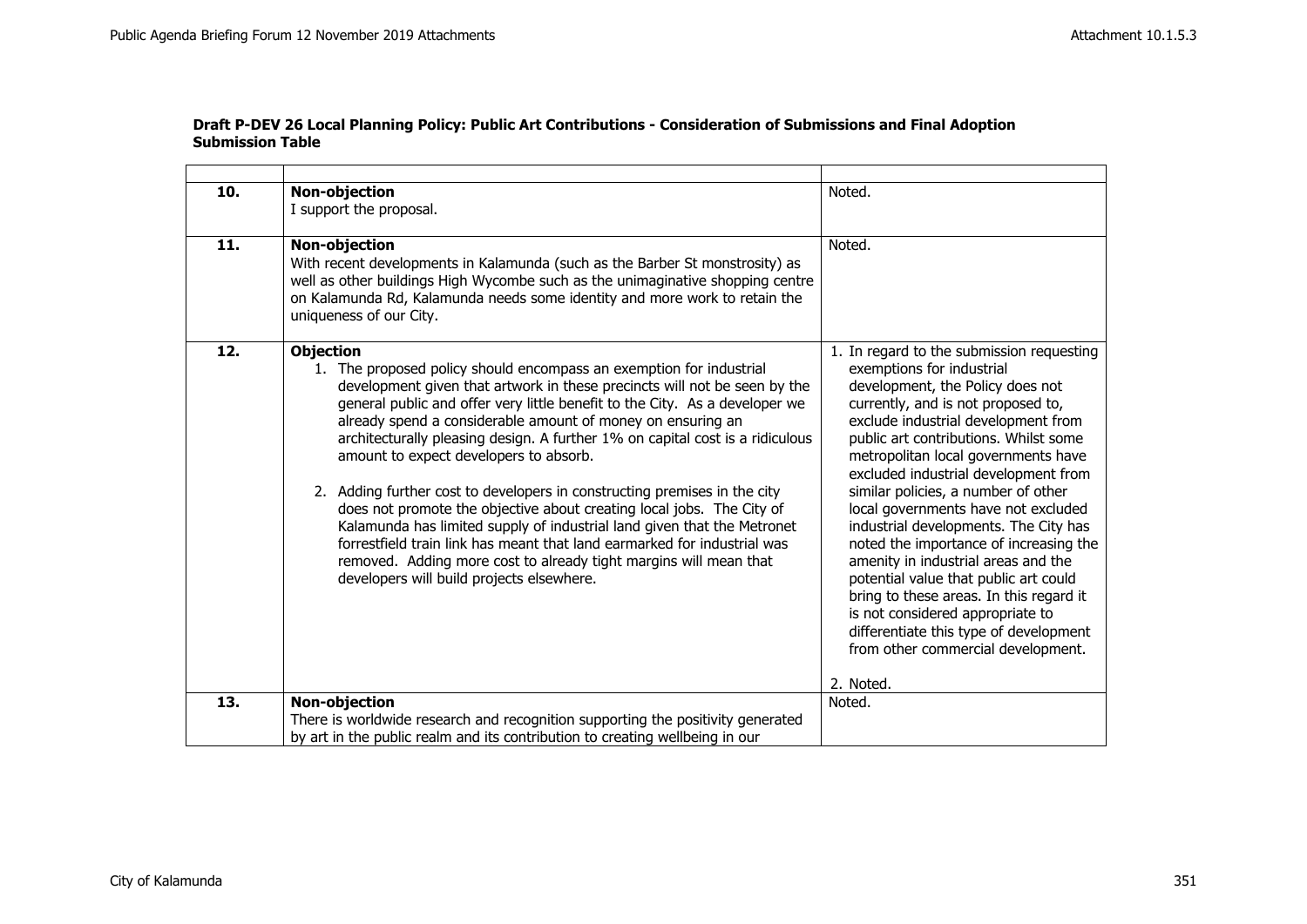|     | communities. Jacinda Ardern - prime minister of NZ - has recently articulated the<br>importance of Art and Creativity as part of mankind, part of her address Quote<br>"The Arts can challenge us to reconsider how we look at the world, the<br>assumptions we hold, who we are and who we could be. Art can provoke us to<br>think about our past. It can offer a voice to marginalised groups who may<br>otherwise struggle to be heard. Art can connect us, start conversations and help<br>us tell our stories." It is great to see our City adopting a positive approach<br>toward engaging Art as a major element in our community. |                                                                                                                                                                                                                                                                   |
|-----|--------------------------------------------------------------------------------------------------------------------------------------------------------------------------------------------------------------------------------------------------------------------------------------------------------------------------------------------------------------------------------------------------------------------------------------------------------------------------------------------------------------------------------------------------------------------------------------------------------------------------------------------|-------------------------------------------------------------------------------------------------------------------------------------------------------------------------------------------------------------------------------------------------------------------|
| 14. | <b>Comment</b><br>I support public art, but I wonder if this is legal? Certainly you need to be<br>mindful that the extra cost paid by the developer will most likely in the end up<br>being passed on to the purchasers of the properties - that is what happens with<br>taxes like these. These days \$500k is often the cost of a run of the mill 3<br>bedroom townhouse in Kalamunda, so you will be catching a lot of people of<br>ordinary means in your net, as well as the wealthy.                                                                                                                                                | The policy excludes single houses,<br>grouped dwellings, ancillary dwellings,<br>building upgrades, heritage development<br>works or any ancillary structures.<br>It is recommended that the Policy be<br>modified to incorporate a minimum<br>threshold of \$1m. |
| 15. | <b>Non-objection</b><br>Great initiative which I totally support. The City of kalamunda is a unique place<br>and public and private art will enhance the City. The contribution level is<br>reasonable as developers need to make a total contribution, longer term, to the<br>City and its resident. Additionally, well presented properties will sell for higher<br>prices. A desirable and attractive City will also drive people to want to be part of<br>a progressive placemaking a sense of place through art is a positive thing to do<br>and I thank Council for this initiative.                                                 | Noted.                                                                                                                                                                                                                                                            |
| 16. | <b>Objection</b><br>The role of Kalamunda Shire is to serve residents of the shire with suitable<br>facilities and services. This sort of nonsense is another example of why I<br>personally support the abolition of this self-serving, frequently corrupt and                                                                                                                                                                                                                                                                                                                                                                            | The objectives of the Policy include to<br>improve the quality of the City's built<br>environment and enhance the amenity<br>and activity options available to local<br>residents and visitors. The policy will also                                              |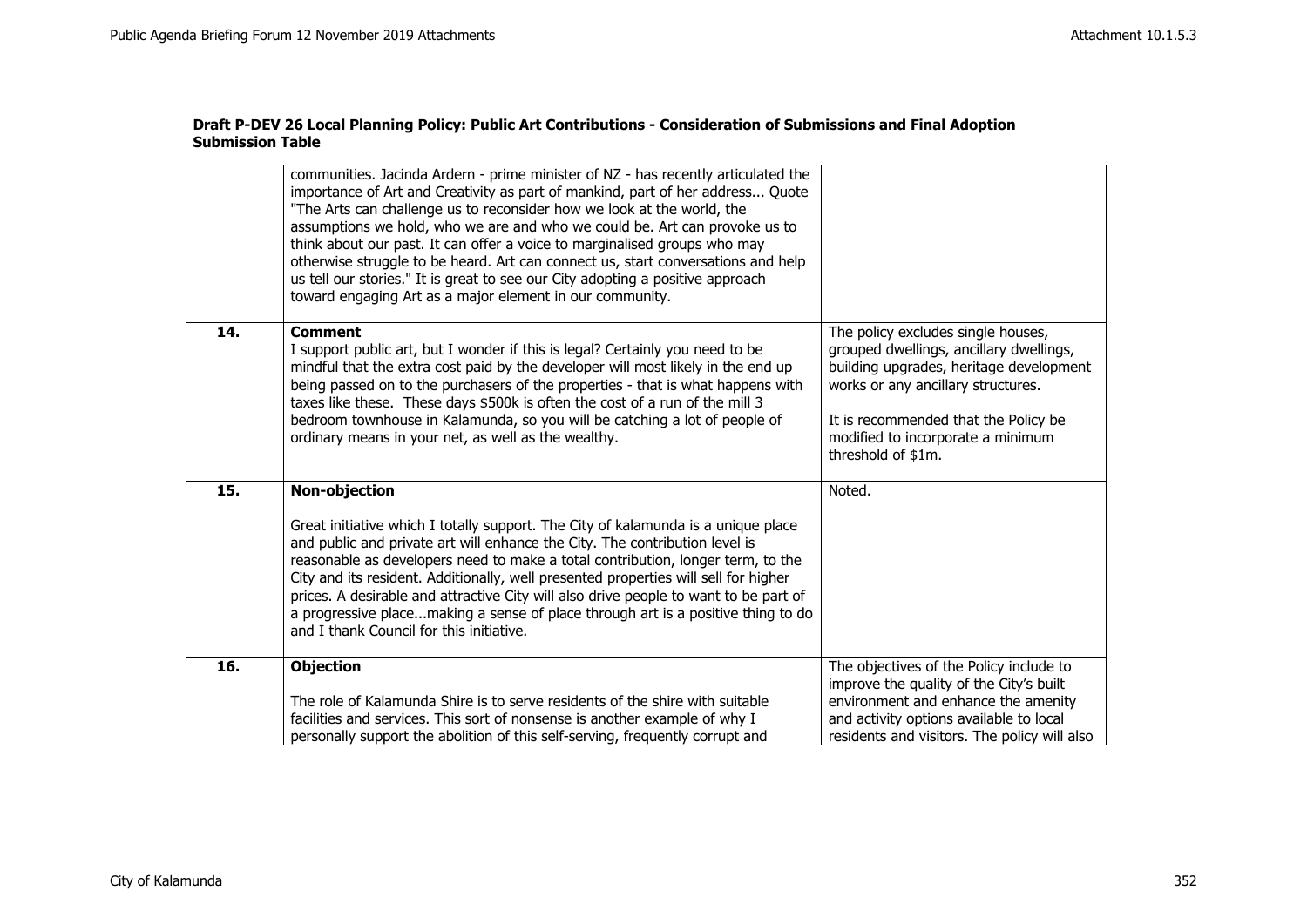|     | unnecessary third level of government.                                                                                                                                                                                                                                                                                                                                                                                                                                                                                                                                                                                                                                                                  | provide opportunities for local artists to<br>showcase their artwork.                                                                                                                                                                                                               |
|-----|---------------------------------------------------------------------------------------------------------------------------------------------------------------------------------------------------------------------------------------------------------------------------------------------------------------------------------------------------------------------------------------------------------------------------------------------------------------------------------------------------------------------------------------------------------------------------------------------------------------------------------------------------------------------------------------------------------|-------------------------------------------------------------------------------------------------------------------------------------------------------------------------------------------------------------------------------------------------------------------------------------|
| 17. | <b>Comment</b><br>Great idea although as can be seem in other council areas, the advisory<br>committee would need some quidance as to what ratepayers consider to be Art<br>and the relevance/value of the artwork.                                                                                                                                                                                                                                                                                                                                                                                                                                                                                     | The role of the KAAC is to guide and<br>inform public art processes as well as<br>assisting with applying the<br>recommendations of the Policy and Public<br>Art Master Plan, and to provide<br>professional advice in relation to public<br>art installations.                     |
| 18. | <b>Non-objection</b><br>Do not object                                                                                                                                                                                                                                                                                                                                                                                                                                                                                                                                                                                                                                                                   | Noted.                                                                                                                                                                                                                                                                              |
| 19. | <b>Objection</b><br>I don't see why I should foot the bill for this, our council fees have almost<br>doubled in 6 years and I don't want to pay for this, the artists can donate and<br>use advertising, our money should not be squandered on this.                                                                                                                                                                                                                                                                                                                                                                                                                                                    | Public art will be facilitated through<br>contributions by developers and an<br>applicant/owner may choose to make the<br>contribution by coordinating the public art<br>project with a professional artist or<br>paying a cash-in-lieu contribution to the<br>City for public art. |
| 20. | <b>Non-objection</b><br>1. I think the idea if a Percentage of Art policy for the Shire of Kalamunda<br>would be a wonderful addition to an area already full of environmental<br>beauty and history. Kalamunda has always been seen as an area for<br>creatives and creative thinking and this would ensure that the area would<br>become a mecca of creative projects for both locals and visitors.<br>2. My only suggestion is that I feel that ephemeral artworks should be<br>allowed under the policy. These types of artworks are usually more<br>engaging and creative than other long term/robust artworks and would<br>provide an ongoing landscape of creative interest. City of South Perth | 1. Noted.<br>2. The policy excludes contributions for<br>temporary or ephemeral art<br>installations such as performance art,<br>music, dance or exhibitions.<br>Temporary or ephemeral art should be<br>considered by the City in the context<br>of future events.                 |